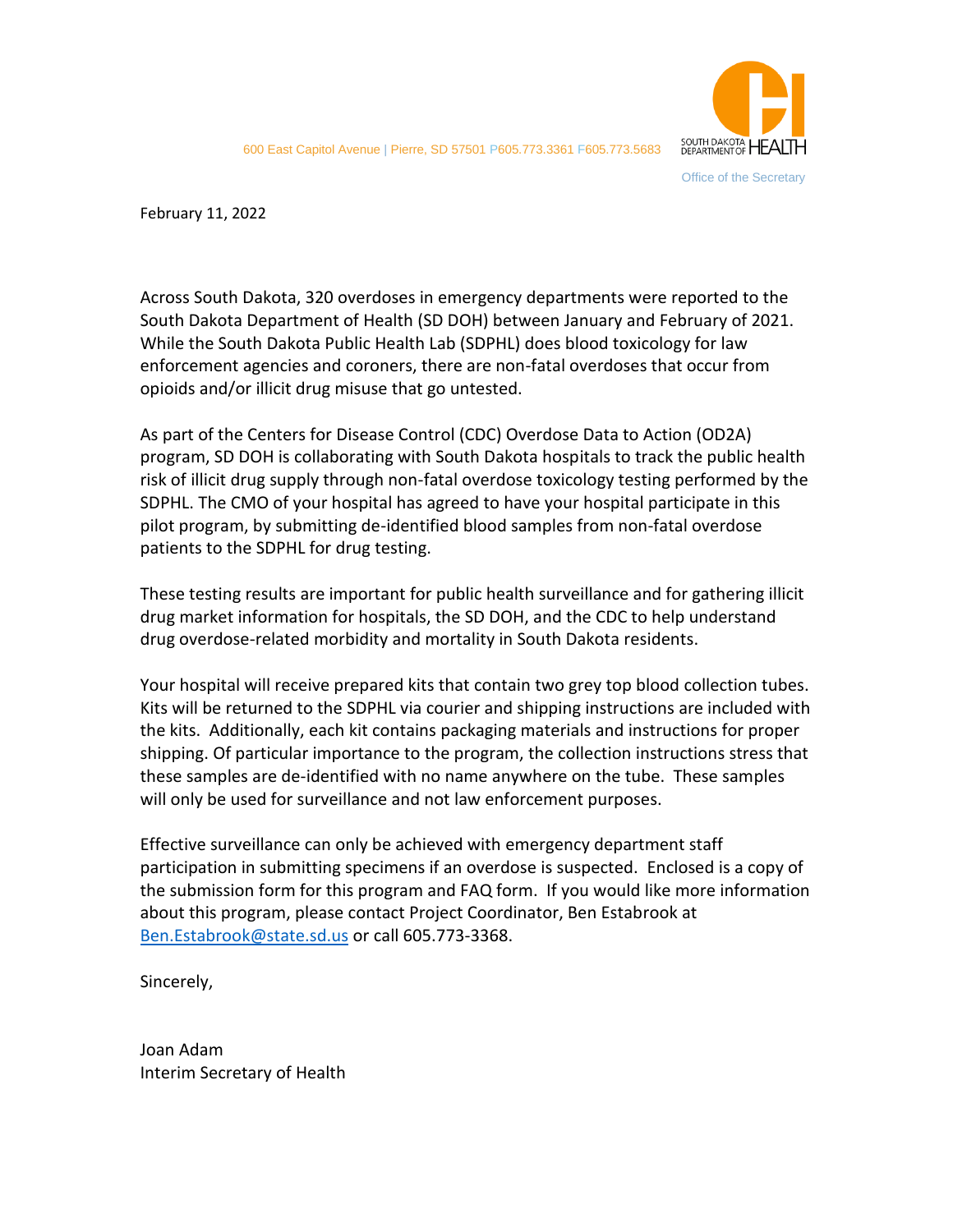

# www.doh.sd.gov/lab **Overdose Collection Instructions**

## **Not for Law Enforcement use – SDPHL and CDC surveillance purposes only.**

- 1. Retrieve a DOH provided kit containing 2 large grey top tubes and a submission form.
- 2. Fill **at least one large grey** tube with a minimum of 8 CC's. Invert tube several times.
	- If no kit is available, fill **two-three** 4 mL EDTA **lavender** tubes with a minimum of 8 CC's. Invert tubes several times.
- 3. Fill out the attached submission form.
- 4. Individual's name **CANNOT** be on the submission form and **CANNOT** be on specimen containers. This is for surveillance purposes only. Results will **NOT** be sent back.
- 5. Place specimen and submission form in provided container and send via SDPHL courier. Only one individual's specimen(s) per container.

*If no kit is available, place blood tubes in biohazard bags and package in a sturdy box. Send via the SDPHL courier to South Dakota Public Health Laboratory, ATTN Forensics.*



Figure #1: Place blood tubes in foam mailer. Figure #2: Place absorbent sheet inside. Figure #3: Close lid and wrap the provided strip of tape around the mailer. Figure #4: Place the foam mailer into the plastic bag. Place into the carton with paperwork and close the flaps.

*To request more kits, contact the Forensic Section at 605-773-3368.*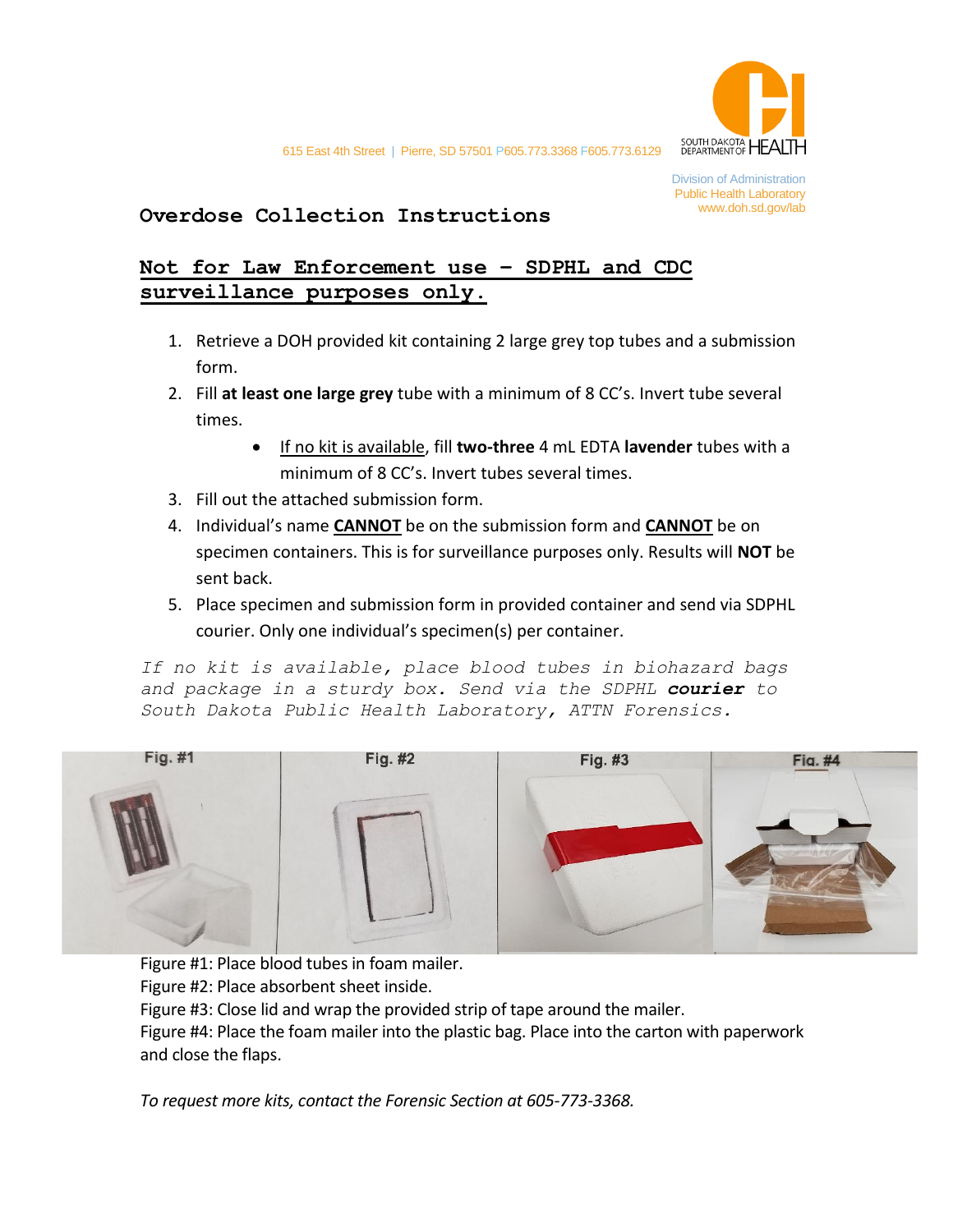

615 East 4th Street | Pierre, SD 57501 P605.773.3368 F605.773.6129

#### **Overdose Surveillance Project Q & A**

- 1. **Is a chain of custody form necessary?** No. These samples are for surveillance only and not for law enforcement. We would like only deidentified samples submitted to the PHL. Demographic data collected is only used for statistical purposes.
- 2. **Is a consent form necessary?** No. A consent form is not needed because the samples will be deidentified, and no seals will be applied nor chain of custody form used. The submission form will only have demographic data relevant for statistical use, not for identifying an individual patient.
- 3. **What is the case definition for suspected overdose?** A non-fatal overdose that may or may not have required the administration of Naloxone.
- 4. **Will collection kits be provided?** Yes kits will contain two grey top blood collection tubes, submission form, instructions, return label and shipping container.